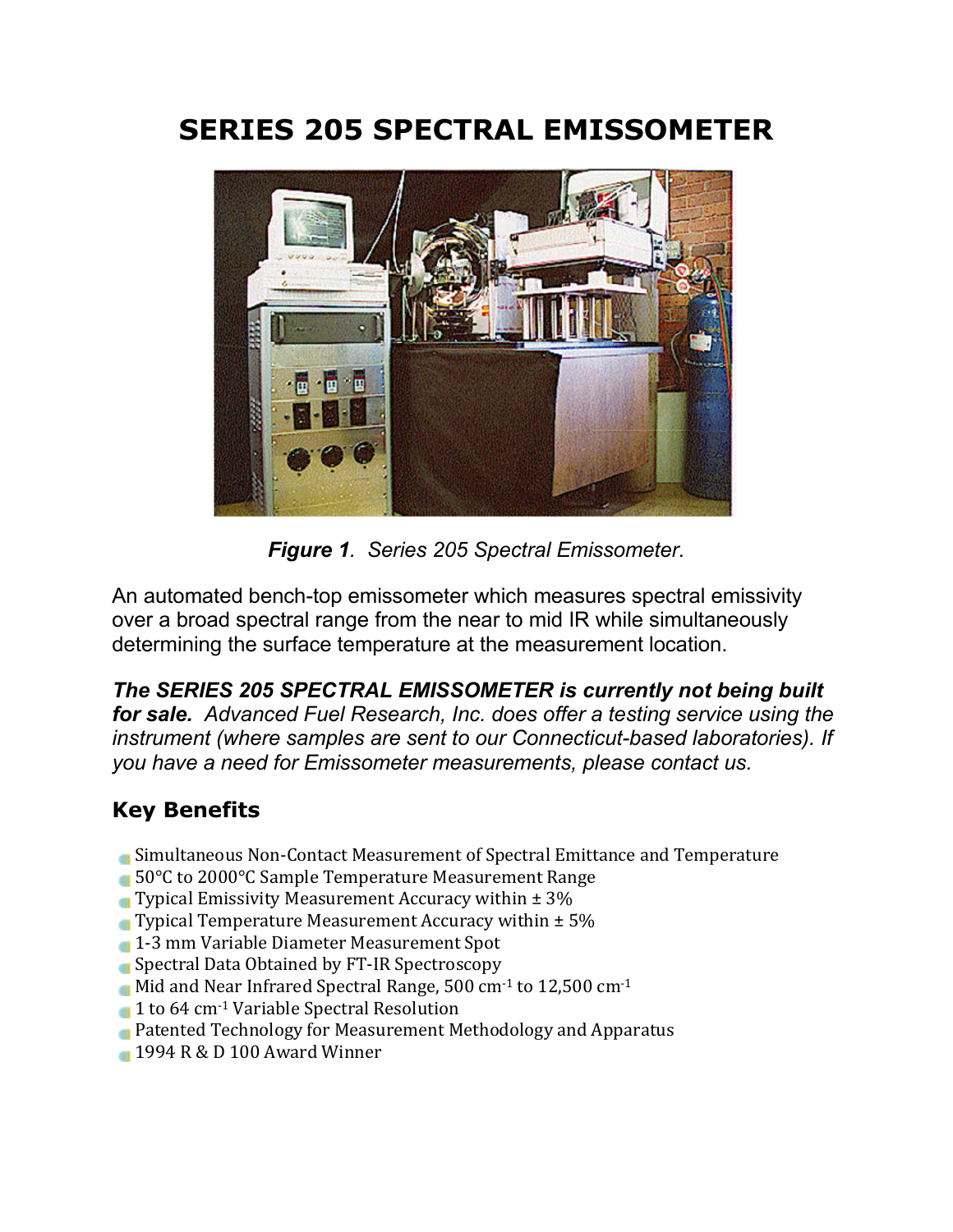### **MEASUREMENTS**

The Model 205 NB and Model 205 WB Emissometers are Bench Top FT-IR based instruments designed specifically to facilitate simultaneous measurements of surface spectral emittance and temperature using optical techniques over the Near and/or Mid-IR spectral range at temperatures ranging from 50 to 2000°C. This patented technology (U.S. patent # 5,239,488) can be used to measure radiative properties (emittance, reflectance, transmittance) as a function of temperature for a wide range of materials such as:

Silicon Glass Quartz **Sapphire Metals** Coal ash Slag Semiconductors **Advance heat transfer materials** 

The system can also provide measurements of radiance as well as directional-hemispherical reflection and transmission over a wide spectral range from 12,500 to 500  $cm^{-1}$  (0.8 to 20 microns) for the Model 205 WB, and from  $6,000$  to 500 cm<sup>-1</sup> (1.7 to 20 microns) for the Model 205 NB.

The Model 205 WB Emissometer has additional extended capabilities to operate as a stand-alone FT-IR spectrometer covering the Near and Mid-IR spectrum from 12,500 cm to 500 cm<sup>-1</sup> with up to 1 cm<sup>-1</sup> resolution. The Model 205 NB covers the Mid-IR spectrum from 6,000 to 500 cm-1 .

The Series 205 Emissometers significantly advance the state-of-the-art in emissivity measurements. Previous methods and instruments for measuring spectral emittance at elevated temperature required the precise knowledge of the sample temperature. The Model 205 overcomes these difficulties and provides all information necessary to simultaneously determine the precise temperature and emissivity for the same target spot on the sample.

# **OPTICS**

The Emissometer is shown schematically in Fig. 2. All optical components, including the FT-IR spectrometer, are mounted on a 3 foot x 4 foot optical bench. The hemi-ellipsoidal mirror enables the measurement of radiation in a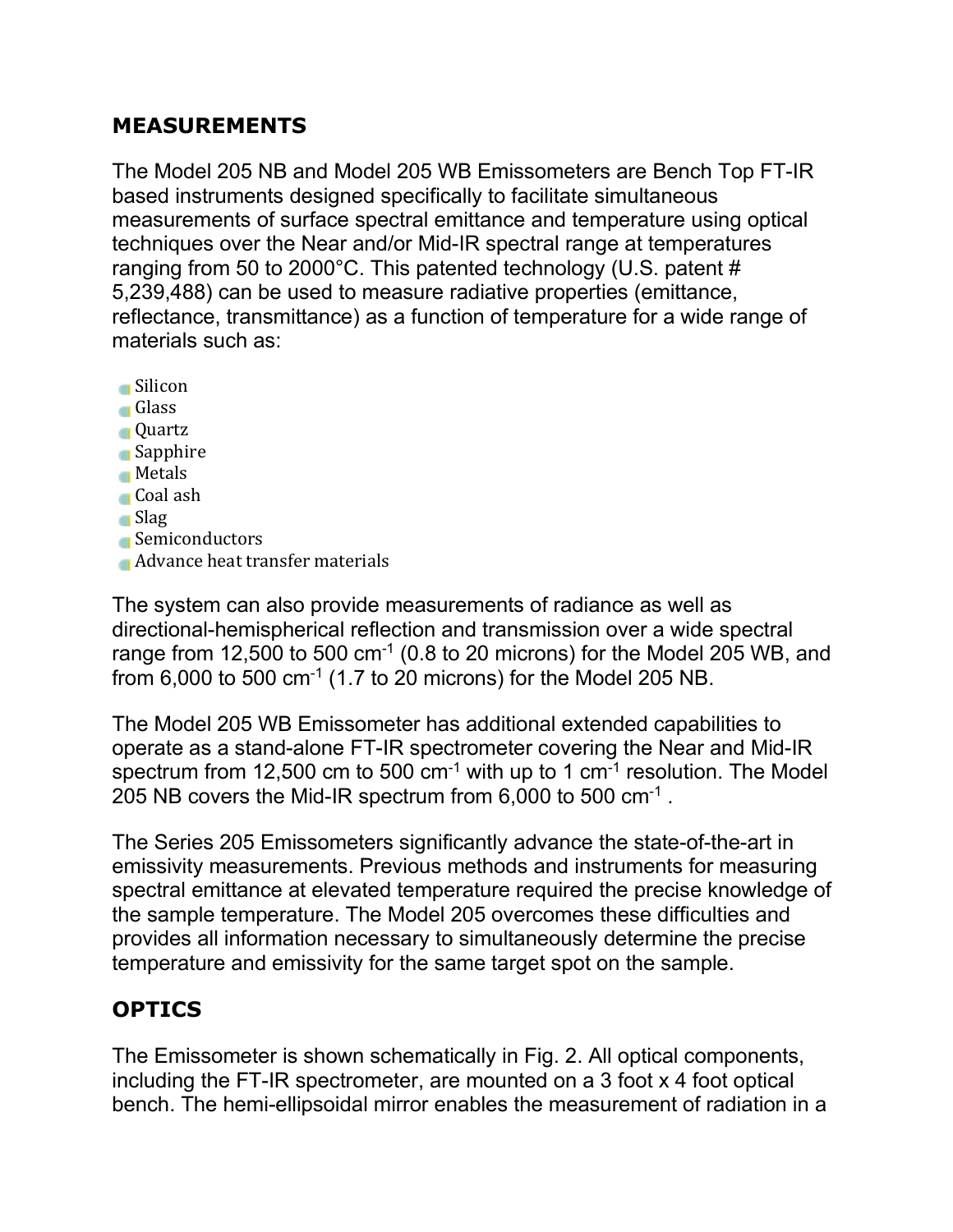hemispherical-directional mode. The sample can be heated with an  $oxy/acetylene$  torch,  $CO<sub>2</sub>$  laser, or other means. The FT-IR spectrometer is utilized in the emission mode and can accept radiation from either side of the sample by positioning the selector mirror. The design of the spectrometer's interferometer allows for the incoming beam to be modulated and split into two outgoing beams. In the Model 205 WB Emissometer, two separate detectors are utilized to measure near and mid-IR energy in these two beams simultaneously. A room temperature indium-gallium-arsenide detector is used for the Near-IR (12,500 to 6,000 cm-1), and a liquid nitrogen cooled mercurycadmium-telluride detector is used for Mid-IR  $(6,000 \text{ to } 500 \text{ cm}^{-1})$ . For the Model 205 NB Emissometer, only the MCT detector is required.

The hemi-ellipsoidal mirror has both foci inside the mirror. A near-blackbody source is located at one of the foci and the sample is located at the other focus. This mirror geometry, combined with the radiating characteristics of the near-blackbody source, provides a means of measuring the hemisphericaldirectional reflectance of the front surface of the samples. Likewise, for transmissive samples, the hemispherical -directional transmittance can be measured from the back side.



*Figure 2. Schematic of Benchtop Emissometer.*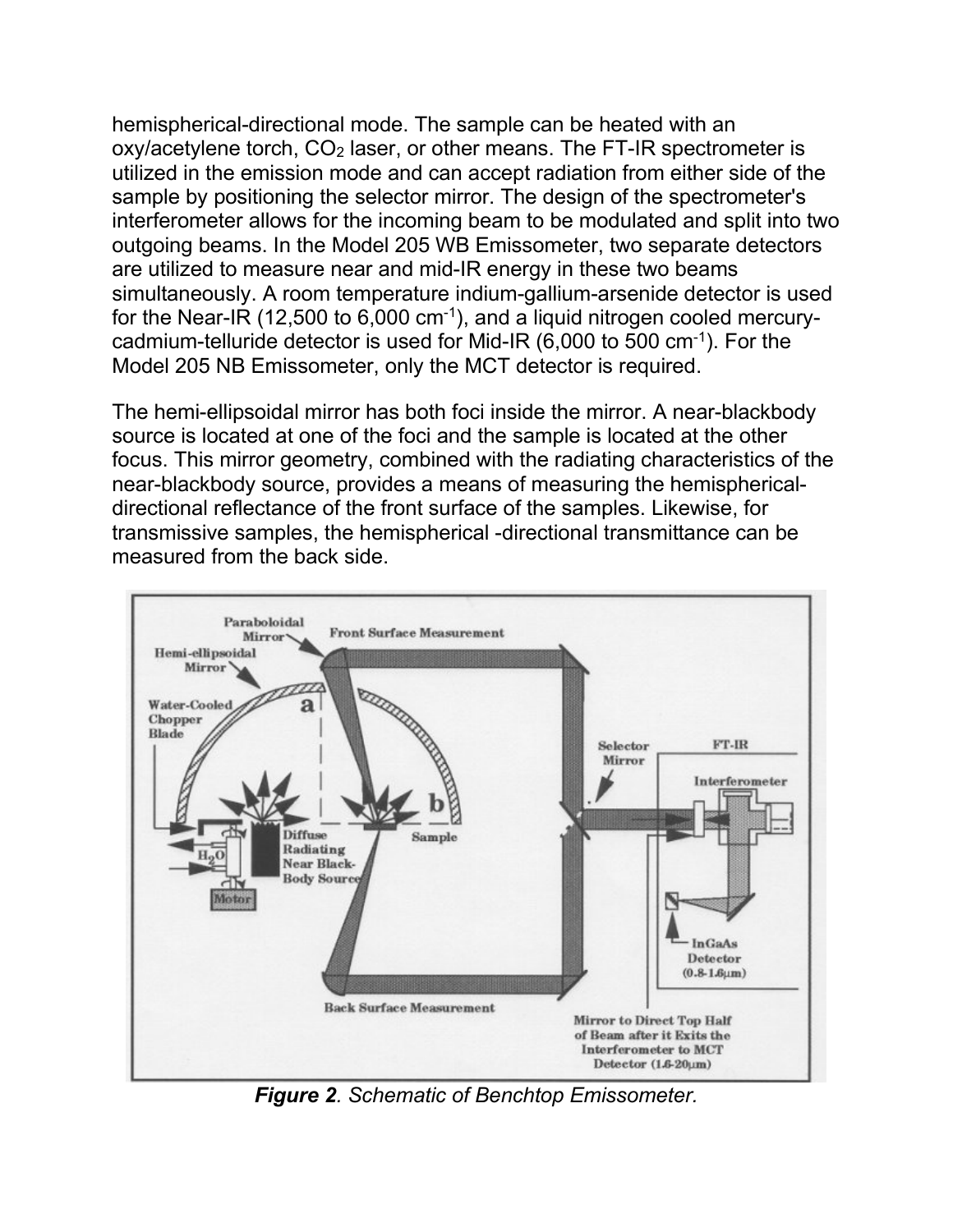#### **OPERATION**

An integral part of the optical system is the rotating chopper system which moves either an aperture or a cold near-blackbody element in front of the source. The FT-IR data collection system is synchronized with these two states, and allows for the distinction of sample radiation from reflected/ transmitted radiation as follows. For the reflectance measurement, the IR beam originates at the near-blackbody source at one focus of the hemiellipsoidal mirror. The radiation reflects from the hemi-ellipsoidal mirror and is focused onto the sample at the other focus where it is reflected (scattered) by the sample into the interferometer. The reflectance and the sample radiance are measured together when the aperture on the chopper rotor is in place over the source (chopper open condition). This is shown by the top curve in Figure 3. When a cold near-blackbody is substituted for the aperture over the source (chopper closed condition), it is the sample radiance alone which is measured (bottom curve in Fig. 3). Both the radiance (r) and directionalhemispherical reflectance (R) can be obtained from these two spectra. Transmission measurements (T) are similarly obtained by repositioning the selector mirror.

The bidirectional scanning ability of the spectrometer's interferometer allows collection of sample radiance (chopper closed) in the "forward" scan, and sample radiance plus reflectance (chopper open) in the "reverse scan". At 32 cm-1 spectral resolution, a complete forward and reverse motion of the interferometer is accomplished in ~0.5 seconds, corresponding to a chopper rate of 2 Hz. Signal processing automatically separates forward motion scans from reverse motion scans and allows for signal averaging from sequential collection of data for each motion. Typically, a data set consists of 16 coadded scans of each component of the front surface measurement. For nonopaque samples, the selector mirror is flipped and 16 co-added scans of each component of the back surface are collected.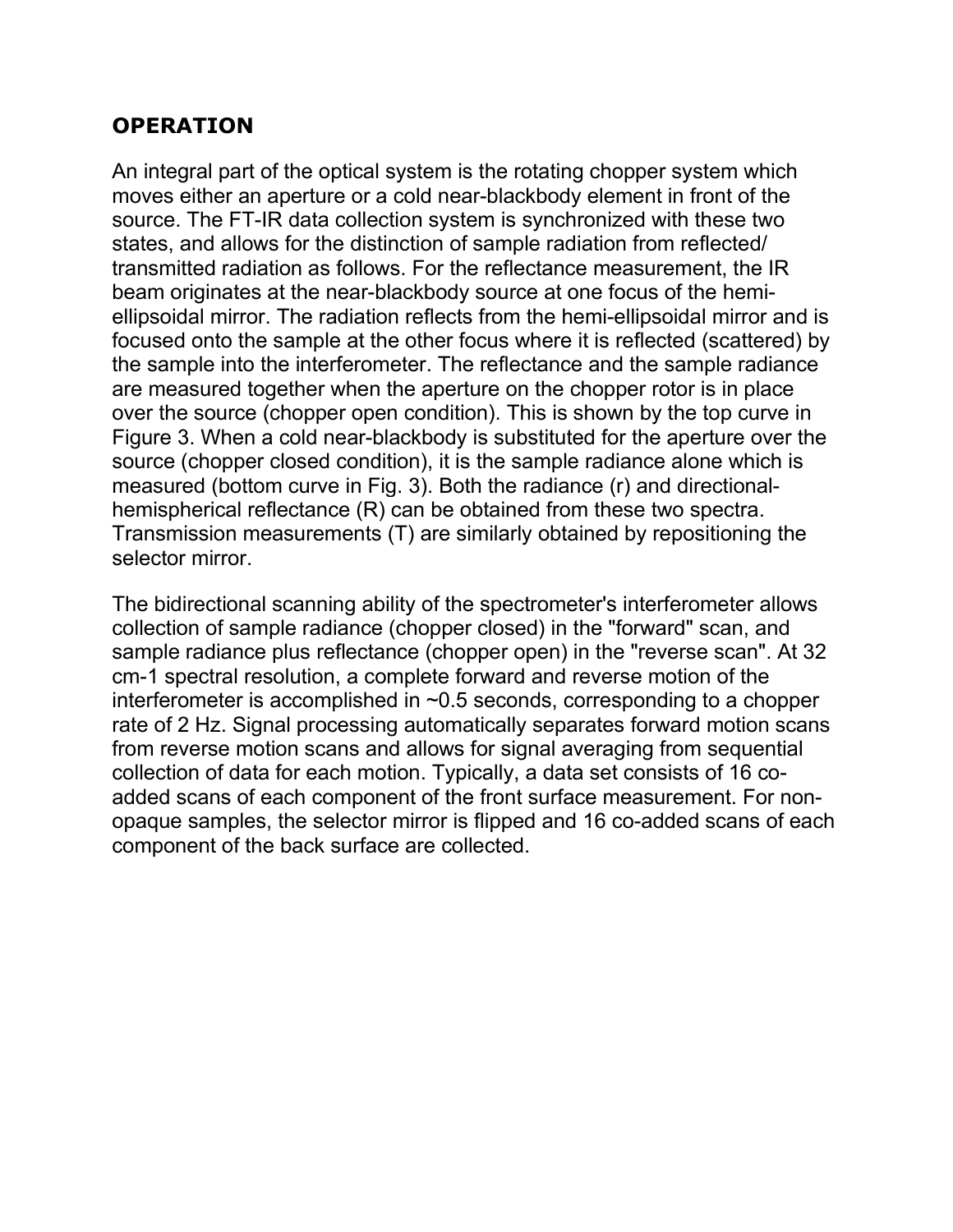

*Figure 3. Spectral Measurements Performed with the Emissometer.*



*Figure 4. Determination of Spectral Emittance from the Measured Hemispherical Reflectance (R) and Hemispherical Transmittance (T).*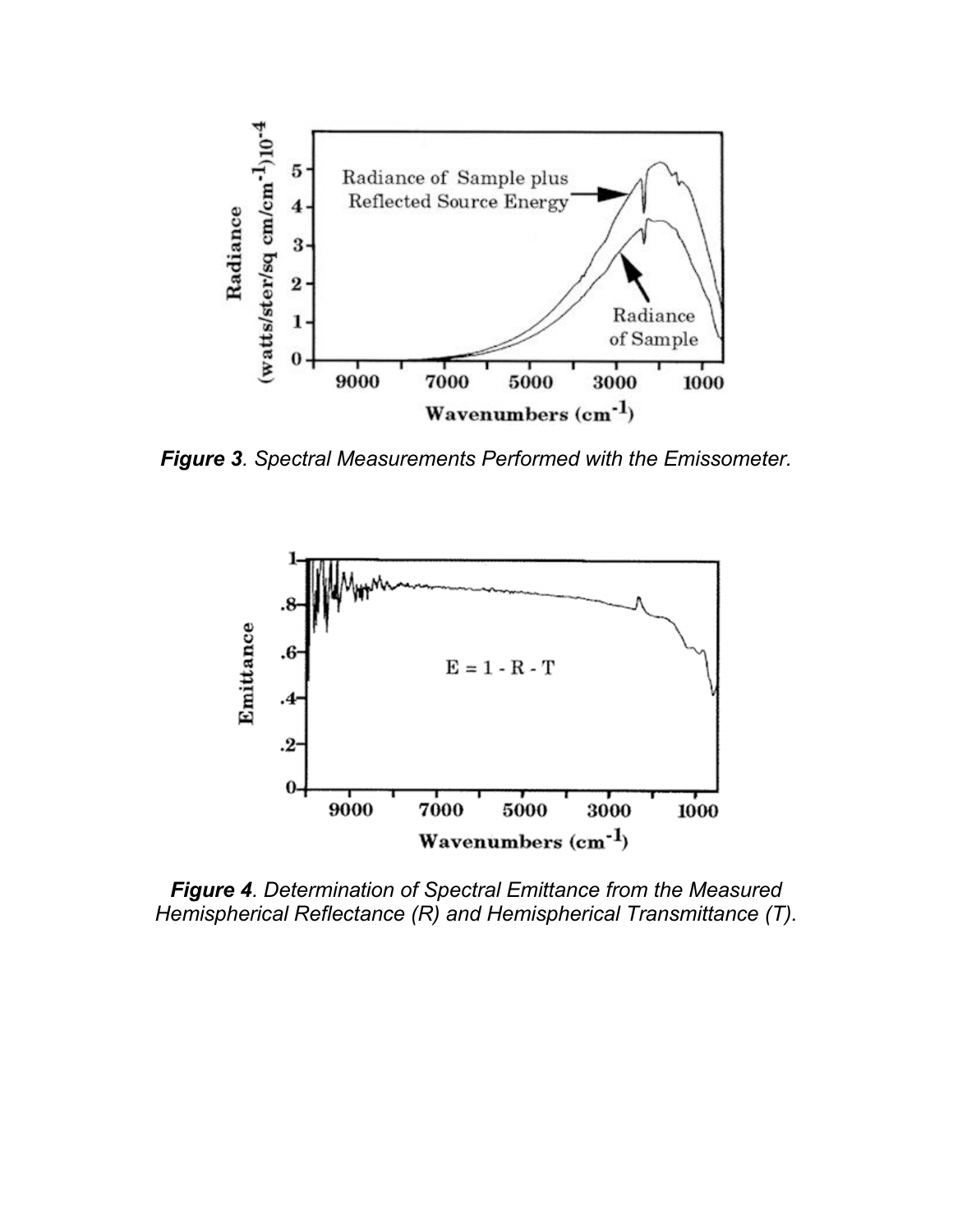

*Figure 5. Determination of Temperature by Matching (r/E) with a Blackbody Curve.*



*Figure 6. The Radiative Property Change of a Metal Alloy as it is Heated in Air.*

Once the spectra are acquired, Spectral emittance (E) of the hot sample is determined by conservation of energy:  $E = 1 - R - T$  (Fig. 3). The precise sample temperature is simultaneously determined by the Planck "Blackbody"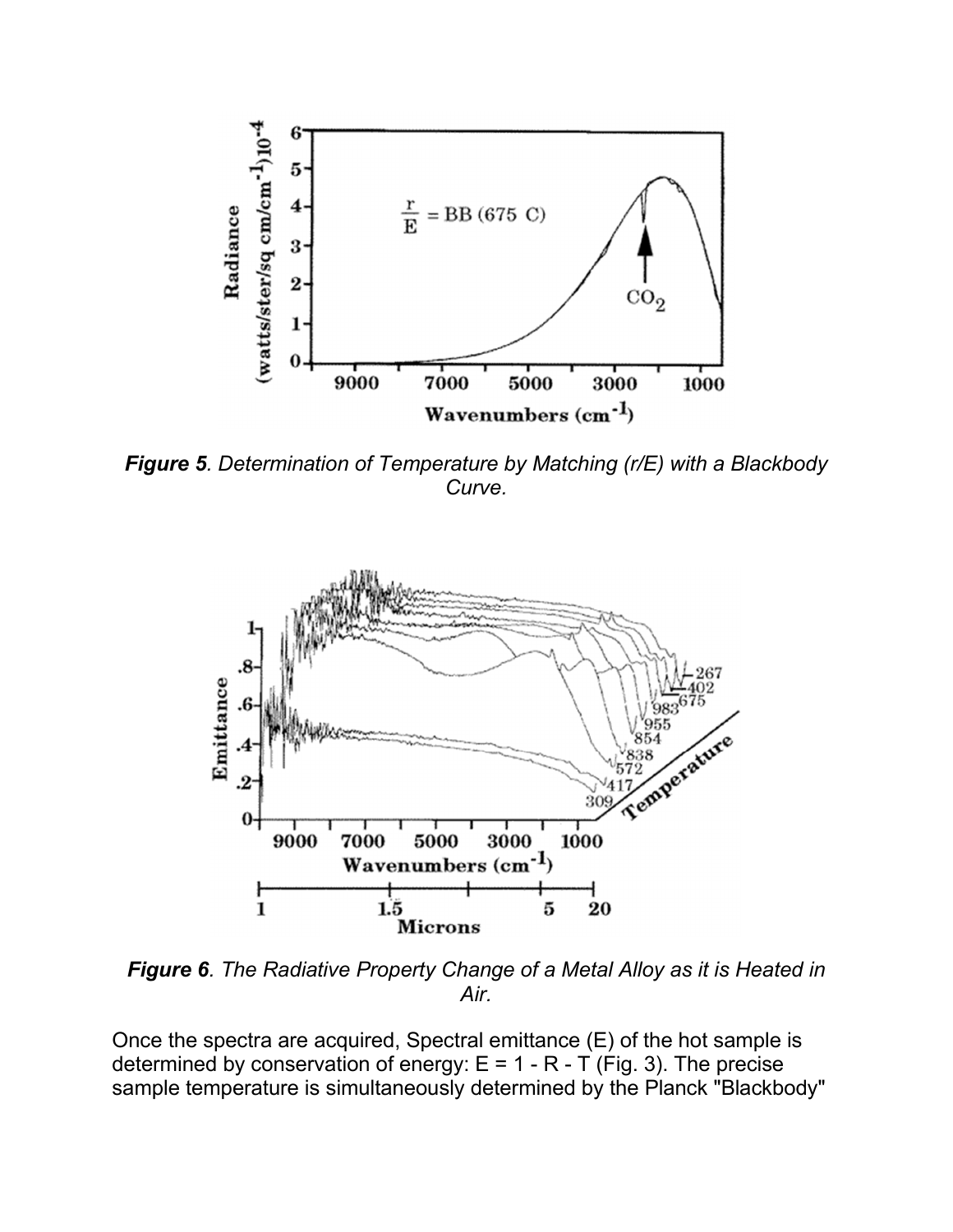(BB) relationship: r/E = BB. Hundreds of spectral data points or "colors" are used to match the shape and amplitude of the Planck temperature curve as shown in Figure 4. As shown in Figure 5, the emissometer can rapidly monitor spectral emittance as a function of temperature and time.

### **SAMPLES**

Samples are mounted into position with a clamping devices which is arranged so as not to contribute extraneous radiation into the measurement. Three intersecting visible lasers beams are utilized to ensure correct positioning of the sample. Sample sizes on the order of 1 to 1-1/2 inches square or diameter are convenient, although samples as small as 1/4" square have been measured. The measurement spot on the sample is variable from 1 millimeter diameter to 3 millimeters in diameter. Samples have been heated by a variety of methods. These include: i) torch flames (propane, hydrogen, oxy/acetylene), ii) focussed infrared radiation from high intensity lamps, and iii) infrared radiation from a  $CO<sub>2</sub>$  laser (25 W, continuous wave). Sample thickness of less than 1/4" is con-venient for sample heating in order to achieve uniform sample surface temperatures when heating on the back surface. Torch heating allows the sample to be heated from the back, the front, or both surfaces. The influence on the measurements due to the radiation contributions from the combustion products of a torch flame is not a problem as it is limited to narrow spectral regions.

## **SPECIFICATIONS**

| <b>EMISSOMETER PERFORMANCE</b>                                   | Model 205 WB           | Model 205 NB      |
|------------------------------------------------------------------|------------------------|-------------------|
| Spectral Range                                                   | Near- and Mid-IR       | Mid-IR            |
| Spectral Range                                                   | 12,500 to 500 cm-1     | 6,000 to 500 cm-1 |
| Emissivity Measurement Accuracy (typical)                        | ± 3%                   | ± 3%              |
| Temperature Measurement Accuracy (typical)                       | $± 5^{\circ}$ C        | $± 5^{\circ}$ C   |
| <b>Temperature Range</b>                                         | 50 to $2000^{\circ}$ C | 50 to 2000°C      |
| Sample Size                                                      | 10 mm to 40 mm         | 10 mm to 40 mm    |
| <b>Measurement Spot Diameter</b>                                 | 1 mm to 3 mm           | 1 mm to 3 mm      |
| NEAR BLACKBODY SOURCE                                            |                        |                   |
| Source Surface Area                                              | 6.45 cm-1              | 6.45 cm-1         |
| Surface Temperature Control                                      | ± 2°C                  | ± 2°C             |
| Surface Temperature Uniformity over Full Source                  | ±10°C                  | $± 10^{\circ}$ C  |
| Surface Temperature Uniformity over Measurement<br>Spot Diameter | ± 2°C                  | ± 2°C             |